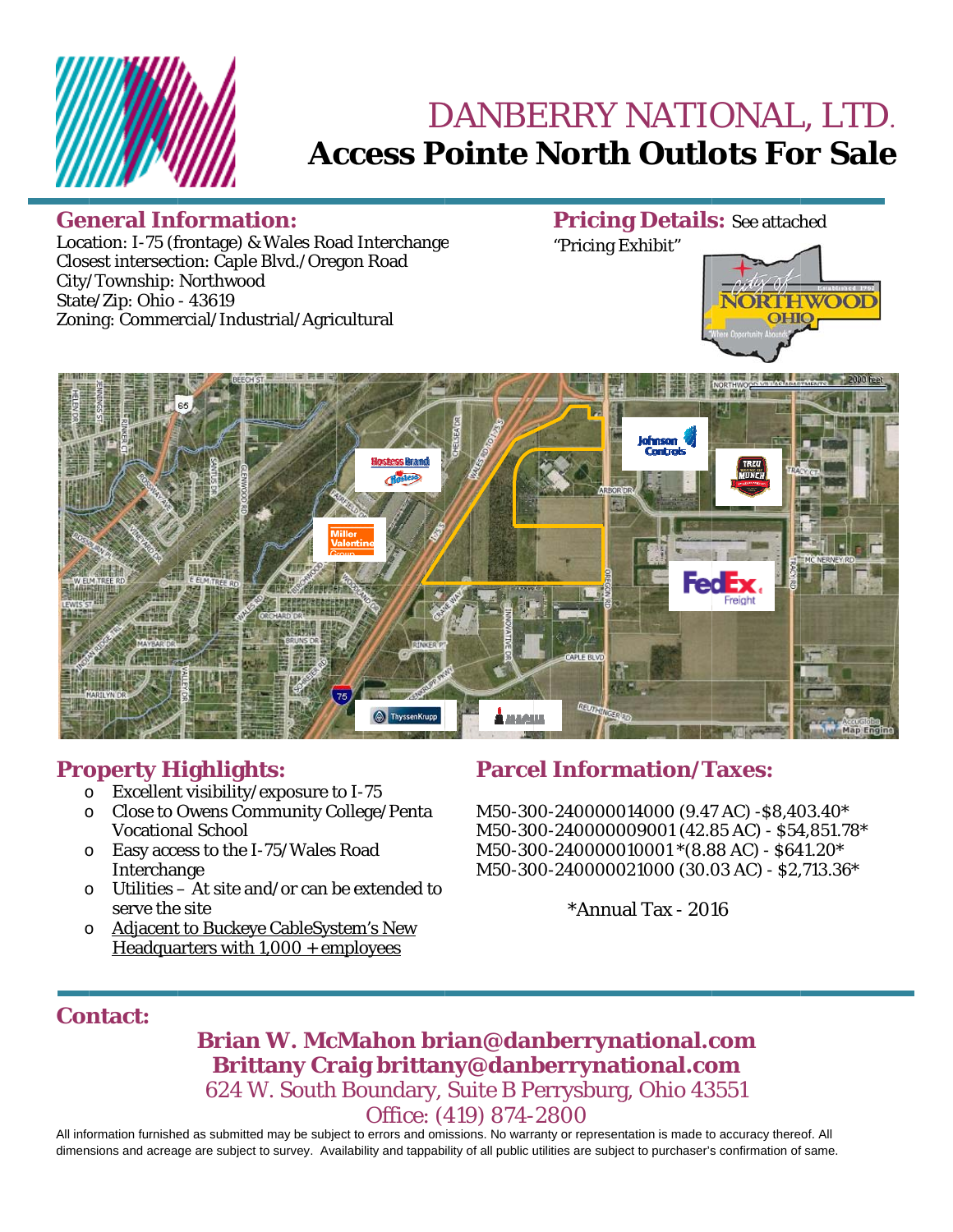

## DANBERRY NATIONAL, LTD. **Access Pointe North Outlots For Sale**



### Brittany Craig brittany@danberrynational.com 624 W. South Boundary, Suite B Perrysburg, Ohio 43551 Office: (419) 874-2800

All information furnished as submitted may be subject to errors and omissions. No warranty or representation is made to accuracy thereof. All dimensions and acreage are subject to survey. Availability and tappability of all public utilities are subject to purchaser's confirmation of same.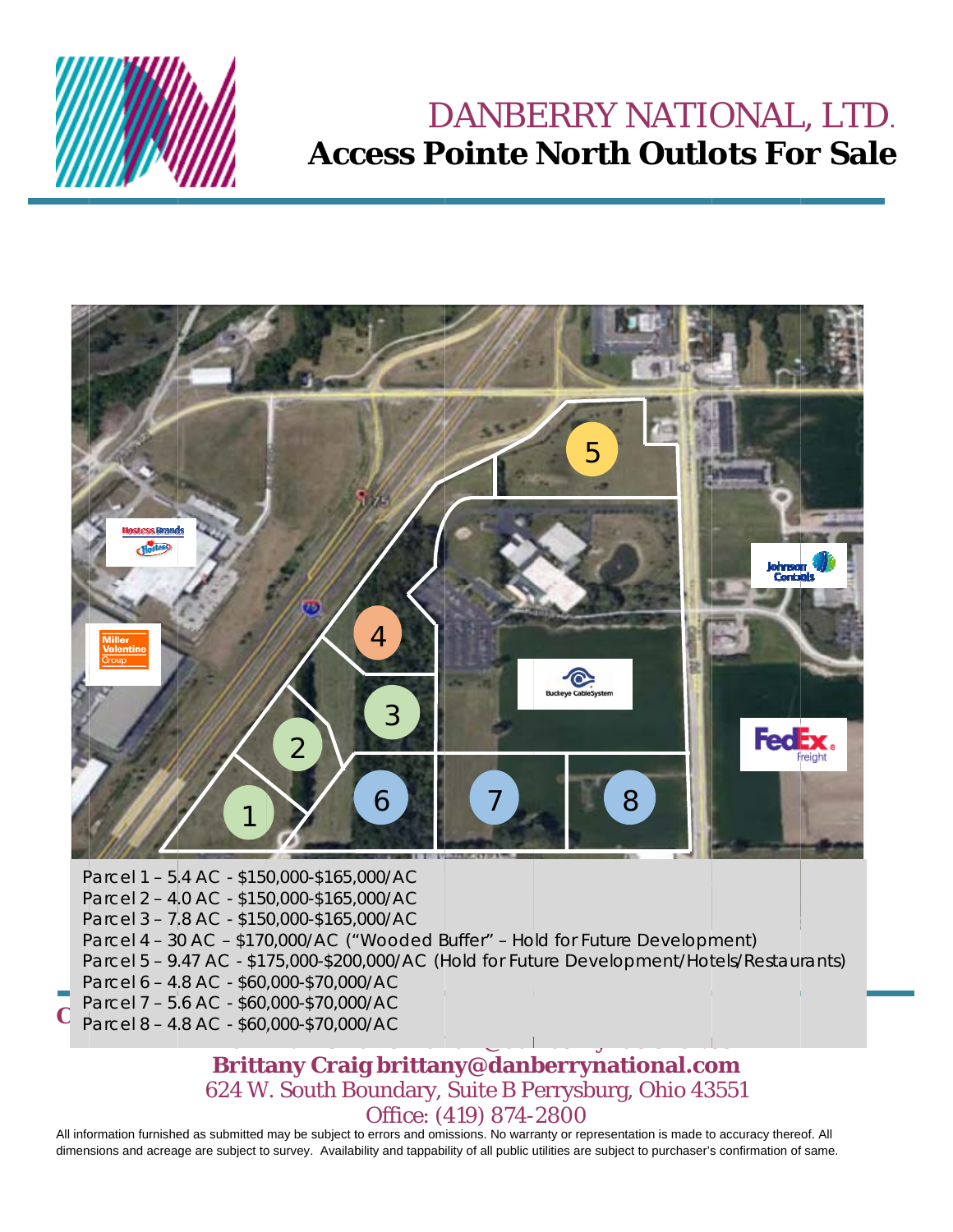

## DANBERRY NATIONAL, LTD. **Access Pointe North Outlots For Sale**

Note: The subject property is not "platted". These are suggested configurations and sizes.

## **Five-Mile Radius:**



Within minutes to:

- Ohio Turnpike 80/90
- I-280 and 80/90
- I-75 adjacent/with frontage

### **Contact:**

### **Brian W. McMahon brian@danberrynational.com Brittany Craig brittany@danberrynational.com**  624 W. South Boundary, Suite B Perrysburg, Ohio 43551 Office: (419) 874-2800

All information furnished as submitted may be subject to errors and omissions. No warranty or representation is made to accuracy thereof. All dimensions and acreage are subject to survey. Availability and tappability of all public utilities are subject to purchaser's confirmation of same.